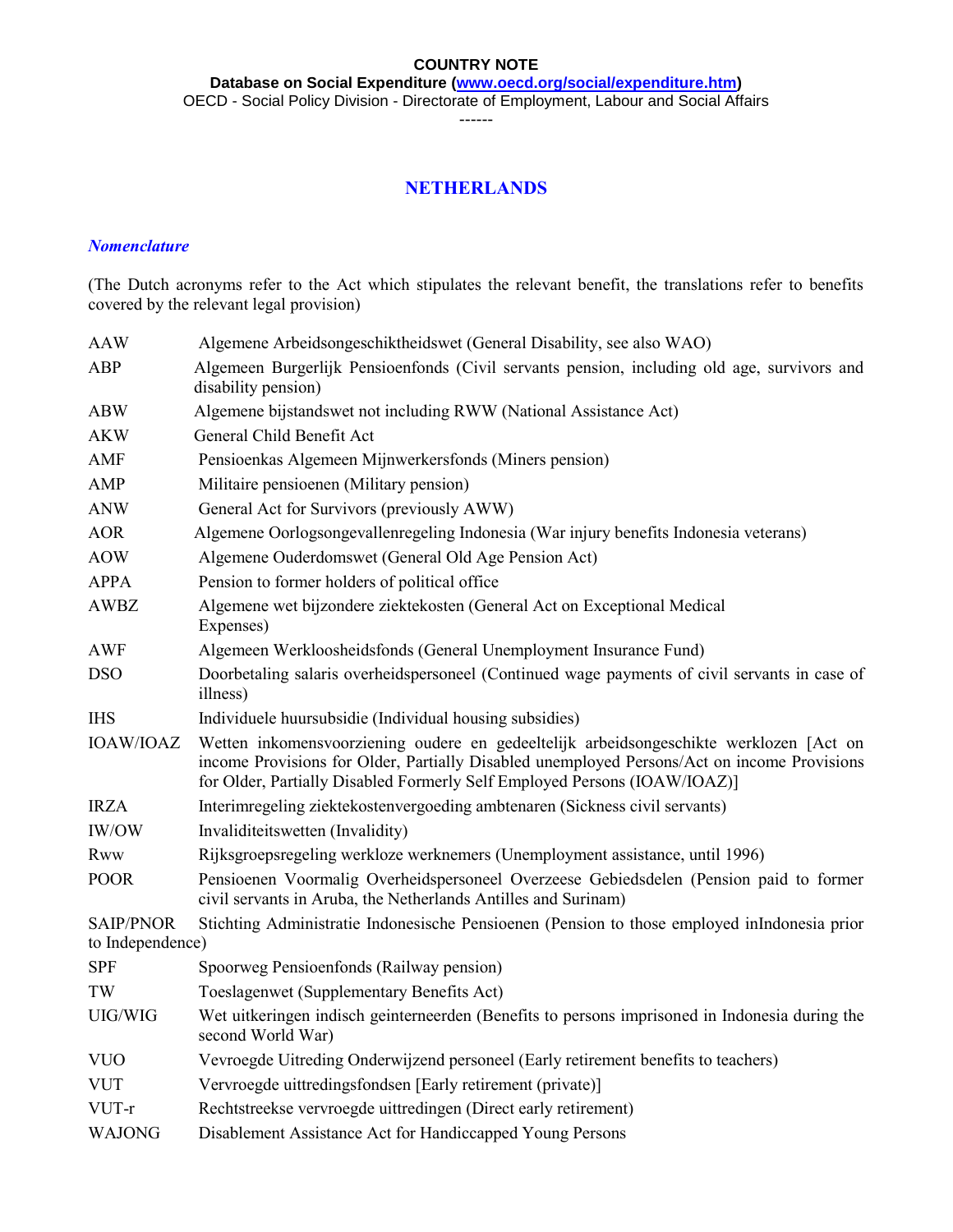**Database on Social Expenditure [\(www.oecd.org/social/expenditure.htm\)](http://www.oecd.org/social/expenditure.htm)**

OECD - Social Policy Division - Directorate of Employment, Labour and Social Affairs

------

| <b>WAMIL</b> | Wet arbeidsongeschiktheidsvoorziening militairen (Disability benefits military personnel)               |  |  |  |  |  |
|--------------|---------------------------------------------------------------------------------------------------------|--|--|--|--|--|
| <b>WAO</b>   | Wet arbeidsongeschiktheid (Disablement Benefits Act)                                                    |  |  |  |  |  |
| WAZ          | Self-Employed Persons Disablement Benefits Act                                                          |  |  |  |  |  |
| <b>WBO</b>   | Wet op de Bejaardenoorden (Subsidies to residential homes for the elderly)                              |  |  |  |  |  |
| <b>WBP</b>   | Wet buitengewoon pensioen (Special pension to members of the resistance)                                |  |  |  |  |  |
| <b>WBPZ</b>  | Wet buitengewoon pensioen zeelieden (Special pension members of the resistance in the<br>merchant navy) |  |  |  |  |  |
| WEU/EUZ      | Wet eenmalige uitkering werknemers/zelfstandingen (One-off payment to employees and self-<br>employed)  |  |  |  |  |  |
| <b>WIK</b>   | Artists Income Scheme Act                                                                               |  |  |  |  |  |
| <b>WSW</b>   | Wet Sociale werkplaatsen (Sheltered work)                                                               |  |  |  |  |  |
| <b>WUBO</b>  | Wet uitkeringen burgeroorlogsslachtoffers (Civilian war victims)                                        |  |  |  |  |  |
| <b>WUV</b>   | Wet uitkeringen vervolgingsslachtoffers (War victims)                                                   |  |  |  |  |  |
| <b>WW</b>    | Unemployment Insurrance Act                                                                             |  |  |  |  |  |
| <b>ZFW</b>   | Health Insurance Act                                                                                    |  |  |  |  |  |
| ZW           | Ziektewet (Sickness Benefits Act)                                                                       |  |  |  |  |  |

### *Monetary unit*

Social spending is expressed in millions of Euros (EUR).

### *General notes*

Social insurance in the Netherlands is organised jointly by the Ministry of Social Affairs and Employment (*Ministrie van Sociale Zaken en Werkgelegenheid*) and the Ministry of Health, Welfare and Sport (*Ministrie van Volksezondheid, Welzijn en Sport*).

All persons residing in the Netherlands are required by law to be insured under the National Insurance schemes. All employees are compulsorily insured under the insurance schemes for employees. Since 1 January 2000, selfemployed persons with a low taxable income are insured under the Health Insurance Act. Since 1 January 1998, the self employed have their own compulsory occupational disability insurance scheme. Also since 1 January 1998, civil servants are covered by the General disability Act. Since 1 January 2001, they are covered by the Sickness Benefits Act (ZW) and the Unemployment Insurance Act (WW).

In addition to these General Social Protection benefits, the Netherlands system includes family benefits and incomes tested benefits as: : the supplementary benefits Act (TW), the WAJONG, the IOAW, the IOAZ and the National Assistance Act (ABW).

The individual country notes of the OECD Benefits and Wages ( [www.oecd.org/social/benefits-and-wages.htm](http://www.oecd.org/social/benefits-and-wages.htm) ) provide a comprehensive description of characteristics of social programmes (e.g. conditions for receipt, calculation of payment rates, tax treatment of social support, benefit duration, etc.) for the working-age population, including: unemployment insurance and assistance, social assistance, employment-conditional benefits, housing benefits, family benefits, childcare support, and support for sole parent households.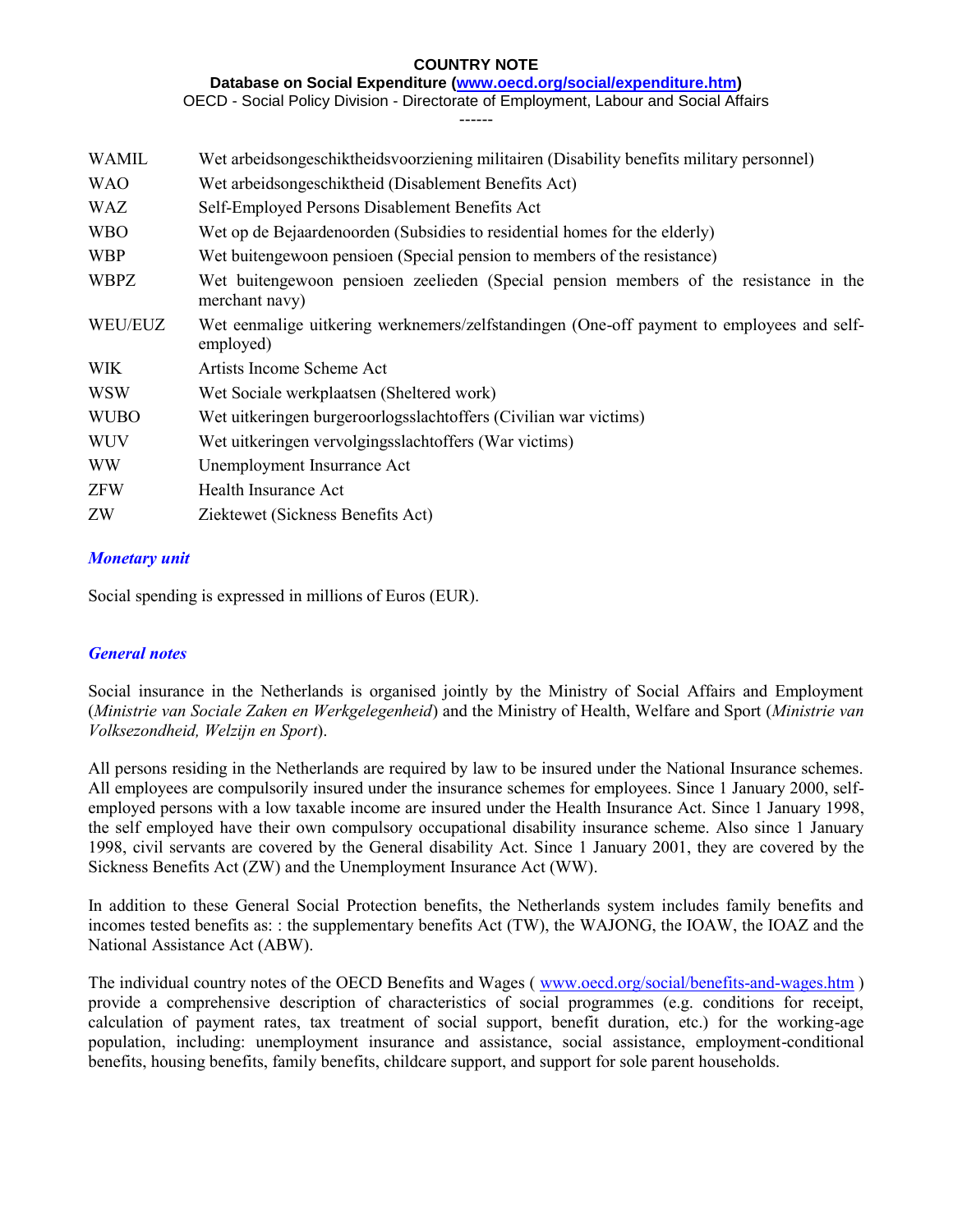**Database on Social Expenditure [\(www.oecd.org/social/expenditure.htm\)](http://www.oecd.org/social/expenditure.htm)**

OECD - Social Policy Division - Directorate of Employment, Labour and Social Affairs

------

#### *Break in series*

Data for 1990 onwards are based on the new ESSPROS methodology format. Coherent spending series for 1980 onwards at the individual programme level were obtained on basis of information for a few years in the early 1990s for which both historical spending series and information based on the new ESSPROS format were available. For certain programmes and aggregate categories, breaks in series (between 1989 and 1990) were inevitable. In general, programmes from the old ESSPROS format which could not be matched with a figure from the new ESSPROS format were set to "missing" from 1990 onwards; similarly, figures from the new ESSPROS format which could not be matched to a programme from the old methodology were set to "missing" for the period 1980-89.

Health Data from 2006 are not fully comparable with previous years since detailed information about Public HF 11: Government schemes + HF121. Social health insurance schemes and Mandatory Private Expenditure HF122. Compulsory private insurance schemes start since 2006.

### *Secretariat estimates*

#### *Sources*

#### **1980-89**

EUROSTAT (1995), *Social Protection Expenditure and Receipts 1980-1993,* Luxembourg.

EUROSTAT (1996), *Digest of Statistics on Social Protection in Europe – Old Age and Survivors: an update*, Luxembourg.

#### **1990 onwards**

Data provided by EUROSTAT (ESSPROS database), except for:

 **1980 onwards** 4. Health: OECD Health Statistics (*[www.oecd.org/health/healthdata](http://www.oecd.org/health/healthdata)*)

 **1998 onwards** 5.2.1.1 Childcare (pre-primary education): OECD Education database *[\(www.oecd.org/edu/database.htm](http://www.oecd.org/edu/database.htm) )*

 **1980 onwards** 6. ALMP: OECD Labour Market Policy database. The data on unemployment for the years 1996 and 1997 are taken from LMP database, supplemented with detailed information taken from Ministerie van Social Zaken en Werkgelegenheid (1999), *Sociale Nota 1999*, The Hague.

(See Table "Passage from ESSPROS to SOCX" next page).

### *Background information*

European Social Statistics, Social Protection, ESSPROS qualitative information <http://ec.europa.eu/eurostat/web/social-protection/data/qualitative-information>

MISSOC, Mutual information system on social protection in the Member states of the European Union and of the European Economic Area. [\(http://ec.europa.eu/social/main.jsp?catId=815&langId=en\)](http://ec.europa.eu/social/main.jsp?catId=815&langId=en)

"A short survey of the social security in the Netherlands", Contributions as of 1st January 2001, Ministry of Social Affairs and Employment, The Hague, 2001.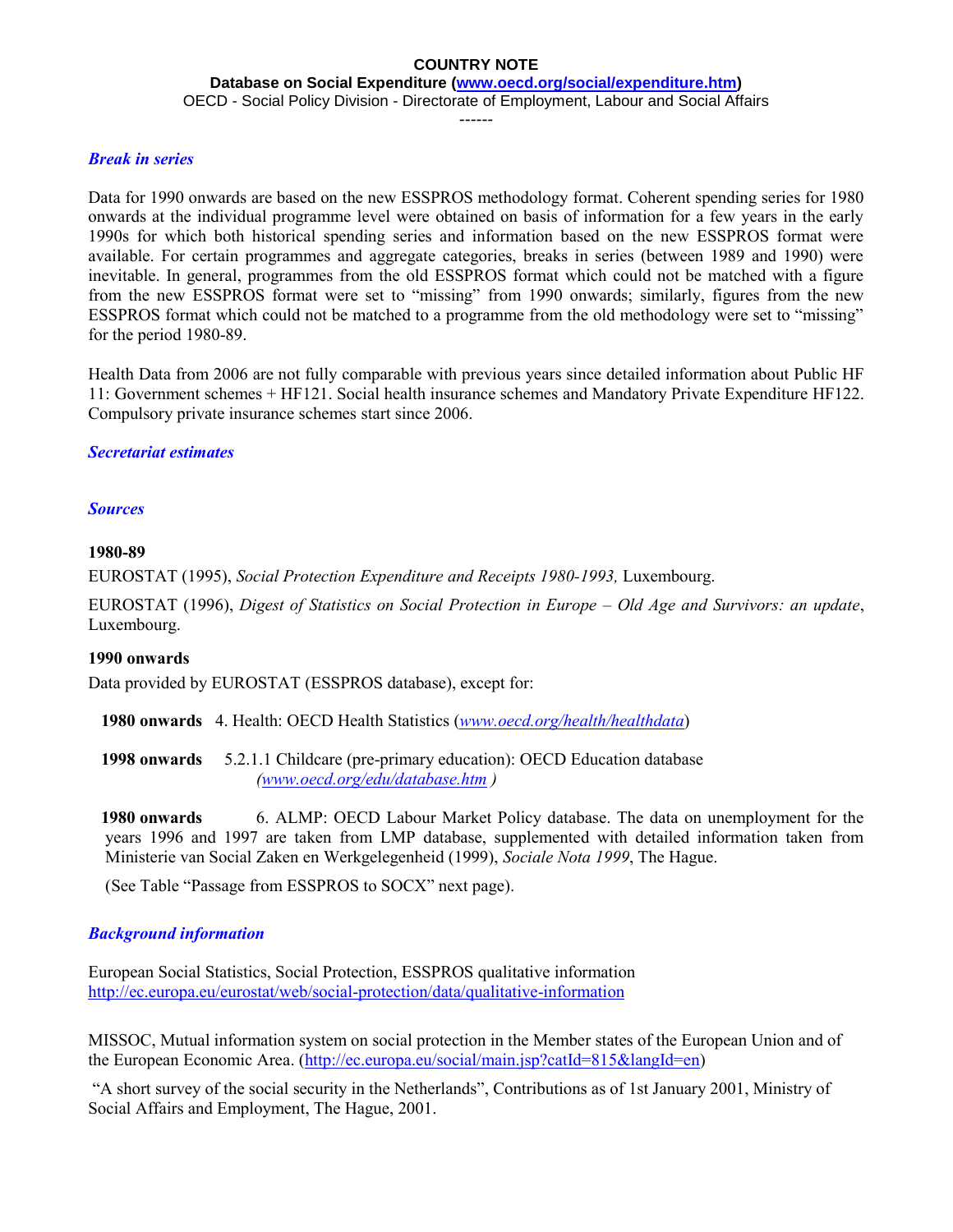#### **Database on Social Expenditure [\(www.oecd.org/social/expenditure.htm\)](http://www.oecd.org/social/expenditure.htm)**

OECD - Social Policy Division - Directorate of Employment, Labour and Social Affairs

------

#### **Passage from Esspros to SOCX (public / mandatory-voluntary private)**

**Netherlands, in millions of euro**

|        |                                                                                                                                                                                                                                                                                                                                                                                                                                                                                                                                                                                                                                                                                                                                                                                                                                                                                                                                                                  | ESSPROSS/SOCX                                                                                                                                                                                                                                                              |                                            |                                                                                                                                                                                                                                                                                                                                                                                                                                                                                                                                                                                              |                                                                                                                       | Code                                                                                                                                                                                  | 1994                                                                                                                                    | 1995                                                                                                                                         | 2000                                                                                                                                           | 2005                                                                                                                                     | 2006                                                                                                                                          | 2007                                                                                                                                 | 2008                                                                                                                          | 2009                                                                                                                                                   | 2010                                                                                                                                             | 2011                                                                                                                                             | 2012                                                                                                                                      | 2013                                                                                                                                       | 2014                                                                                                                                      | 2015                                                                                                                                | 2016                                                                                                                                                     | 2017                                                                                                                                                                   |
|--------|------------------------------------------------------------------------------------------------------------------------------------------------------------------------------------------------------------------------------------------------------------------------------------------------------------------------------------------------------------------------------------------------------------------------------------------------------------------------------------------------------------------------------------------------------------------------------------------------------------------------------------------------------------------------------------------------------------------------------------------------------------------------------------------------------------------------------------------------------------------------------------------------------------------------------------------------------------------|----------------------------------------------------------------------------------------------------------------------------------------------------------------------------------------------------------------------------------------------------------------------------|--------------------------------------------|----------------------------------------------------------------------------------------------------------------------------------------------------------------------------------------------------------------------------------------------------------------------------------------------------------------------------------------------------------------------------------------------------------------------------------------------------------------------------------------------------------------------------------------------------------------------------------------------|-----------------------------------------------------------------------------------------------------------------------|---------------------------------------------------------------------------------------------------------------------------------------------------------------------------------------|-----------------------------------------------------------------------------------------------------------------------------------------|----------------------------------------------------------------------------------------------------------------------------------------------|------------------------------------------------------------------------------------------------------------------------------------------------|------------------------------------------------------------------------------------------------------------------------------------------|-----------------------------------------------------------------------------------------------------------------------------------------------|--------------------------------------------------------------------------------------------------------------------------------------|-------------------------------------------------------------------------------------------------------------------------------|--------------------------------------------------------------------------------------------------------------------------------------------------------|--------------------------------------------------------------------------------------------------------------------------------------------------|--------------------------------------------------------------------------------------------------------------------------------------------------|-------------------------------------------------------------------------------------------------------------------------------------------|--------------------------------------------------------------------------------------------------------------------------------------------|-------------------------------------------------------------------------------------------------------------------------------------------|-------------------------------------------------------------------------------------------------------------------------------------|----------------------------------------------------------------------------------------------------------------------------------------------------------|------------------------------------------------------------------------------------------------------------------------------------------------------------------------|
|        | (1)                                                                                                                                                                                                                                                                                                                                                                                                                                                                                                                                                                                                                                                                                                                                                                                                                                                                                                                                                              | <b>ESSPROS</b>                                                                                                                                                                                                                                                             | Social protection benefits                 |                                                                                                                                                                                                                                                                                                                                                                                                                                                                                                                                                                                              |                                                                                                                       | 1100000                                                                                                                                                                               | 85 690                                                                                                                                  | 88 0 26                                                                                                                                      | 102 543 130 979 143 978                                                                                                                        |                                                                                                                                          |                                                                                                                                               | 149 995 157 696                                                                                                                      |                                                                                                                               |                                                                                                                                                        | 168 045 175 059 181 122                                                                                                                          |                                                                                                                                                  | 186 271 190 453                                                                                                                           |                                                                                                                                            |                                                                                                                                           | 191 827 194 122 198 458                                                                                                             |                                                                                                                                                          | 203 407                                                                                                                                                                |
|        | (2)                                                                                                                                                                                                                                                                                                                                                                                                                                                                                                                                                                                                                                                                                                                                                                                                                                                                                                                                                              | <b>ESSPROS</b>                                                                                                                                                                                                                                                             | Disability                                 | Economic integration of the handicapped                                                                                                                                                                                                                                                                                                                                                                                                                                                                                                                                                      |                                                                                                                       | 1121114<br>1121122<br>1122114<br>1122122                                                                                                                                              | $\mathbf 0$<br>$\mathbf 0$<br>$\overline{\mathbf{0}}$<br>$\Omega$                                                                       | $^{\circ}$<br>$^{\circ}$<br>$^{\circ}$<br>$\Omega$                                                                                           | $\mathbf 0$<br>$\mathbf 0$<br>$^{\circ}$<br>$\Omega$                                                                                           | $^{\circ}$<br>$^{\circ}$<br>$\overline{0}$<br>$\Omega$                                                                                   | $^{\circ}$<br>$\mathbf 0$<br>$^{\circ}$<br>$\Omega$                                                                                           | $\overline{0}$<br>$\overline{0}$<br>$\mathbf{0}$<br>$\Omega$                                                                         | $\mathbf 0$<br>$\mathbf 0$<br>$\mathbf 0$<br>$\Omega$                                                                         | $\circ$<br>$\circ$<br>$\mathbf{0}$<br>$\Omega$                                                                                                         | $^{\circ}$<br>$^{\circ}$<br>$\Omega$                                                                                                             | $\mathbf 0$<br>$\overline{\mathbf{0}}$<br>$\overline{0}$<br>$\Omega$                                                                             | $^{\circ}$<br>$\mathbf 0$<br>$^{\circ}$<br>$\Omega$                                                                                       | $\mathbf 0$<br>$\mathbf 0$<br>$^{\circ}$<br>$\mathbf 0$                                                                                    | $\mathbf 0$<br>$\mathbf 0$<br>$\mathbf 0$<br>$\Omega$                                                                                     | $\mathbf 0$<br>$\circ$<br>$\circ$<br>$\Omega$                                                                                       | $\mathbf 0$<br>$\circ$<br>$\overline{0}$<br>$\overline{0}$                                                                                               | $\mathbf 0$<br>$\mathbf 0$<br>$\mathbf 0$<br>$\mathbf 0$                                                                                                               |
|        | (3)                                                                                                                                                                                                                                                                                                                                                                                                                                                                                                                                                                                                                                                                                                                                                                                                                                                                                                                                                              | <b>ESSPROS</b>                                                                                                                                                                                                                                                             | Sickness                                   | Benefits in kind                                                                                                                                                                                                                                                                                                                                                                                                                                                                                                                                                                             |                                                                                                                       | 1111200<br>1112200                                                                                                                                                                    | 17 093<br>$^{\circ}$                                                                                                                    | 17 223<br>$\Omega$                                                                                                                           | 20 705<br>$^{\circ}$                                                                                                                           | 28 849<br>- 0                                                                                                                            | 37 879<br>$\Omega$                                                                                                                            | 41 298<br>$\Omega$                                                                                                                   | 44 519<br>$^{\circ}$                                                                                                          | 48 141<br>0                                                                                                                                            | 49 712<br>$\Omega$                                                                                                                               | 51 144<br>$\Omega$                                                                                                                               | 53 223<br>$\Omega$                                                                                                                        | 53 725<br>$^{\circ}$                                                                                                                       | 54 142<br>$\Omega$                                                                                                                        | 51<br>540<br>$\Omega$                                                                                                               | 52 654<br>$\Omega$                                                                                                                                       | 54 508<br>$^{\circ}$                                                                                                                                                   |
|        | (4)                                                                                                                                                                                                                                                                                                                                                                                                                                                                                                                                                                                                                                                                                                                                                                                                                                                                                                                                                              | - ESSPROS                                                                                                                                                                                                                                                                  | Unemployment                               | Cash - Vocational training allowance                                                                                                                                                                                                                                                                                                                                                                                                                                                                                                                                                         |                                                                                                                       | 1161114<br>1161121<br>1162114<br>1162121                                                                                                                                              | $^{\circ}$<br>$^{\circ}$<br>$\overline{0}$<br>$^{\circ}$                                                                                | $\Omega$<br>$^{\circ}$<br>$^{\circ}$<br>$\Omega$                                                                                             | $^{\circ}$<br>$^{\circ}$<br>$^{\circ}$<br>$\Omega$                                                                                             | $\Omega$<br>$^{\circ}$<br>$^{\circ}$<br>$\Omega$                                                                                         | $\Omega$<br>$^{\circ}$<br>$\mathbf{0}$<br>$\Omega$                                                                                            | - 0<br>- 0<br>$^{\circ}$<br>$^{\circ}$                                                                                               | $^{\circ}$<br>$^{\circ}$<br>$^{\circ}$<br>$\Omega$                                                                            | 0<br>0<br>$\mathbf{0}$<br>$\Omega$                                                                                                                     | $\Omega$<br>$\Omega$<br>$\Omega$<br>$\Omega$                                                                                                     | $\Omega$<br>$^{\circ}$<br>$\overline{0}$<br>$\Omega$                                                                                             | $^{\circ}$<br>$^{\circ}$<br>$^{\circ}$<br>$\Omega$                                                                                        | $^{\circ}$<br>$^{\circ}$<br>$^{\circ}$<br>$^{\circ}$                                                                                       | $^{\circ}$<br>$^{\circ}$<br>$^{\circ}$<br>$^{\circ}$                                                                                      | $\Omega$<br>$\Omega$<br>$\Omega$<br>$\Omega$                                                                                        | $\Omega$<br>$^{\circ}$<br>$\overline{0}$<br>$\Omega$                                                                                                     | $^{\circ}$<br>$\mathbf 0$<br>$\mathbf 0$<br>$\mathbf 0$                                                                                                                |
|        |                                                                                                                                                                                                                                                                                                                                                                                                                                                                                                                                                                                                                                                                                                                                                                                                                                                                                                                                                                  |                                                                                                                                                                                                                                                                            |                                            | Benefits in kind                                                                                                                                                                                                                                                                                                                                                                                                                                                                                                                                                                             |                                                                                                                       | 1161200<br>1162200                                                                                                                                                                    | $^{\circ}$<br>$^{\circ}$                                                                                                                | 39<br>$\Omega$                                                                                                                               | 394<br>$\Omega$                                                                                                                                | 635<br>$\Omega$                                                                                                                          | 424<br>$\Omega$                                                                                                                               | 415<br>$\Omega$                                                                                                                      | 343<br>$\Omega$                                                                                                               | 337<br>$^{\circ}$                                                                                                                                      | 333<br>$\Omega$                                                                                                                                  | 267<br>$\Omega$                                                                                                                                  | 166<br>$\Omega$                                                                                                                           | 180<br>$\Omega$                                                                                                                            | 174<br>$\Omega$                                                                                                                           | 163<br>$\Omega$                                                                                                                     | 170<br>- 0                                                                                                                                               | 213<br>$\mathbf 0$                                                                                                                                                     |
|        | (12)<br>(12)                                                                                                                                                                                                                                                                                                                                                                                                                                                                                                                                                                                                                                                                                                                                                                                                                                                                                                                                                     | <b>ESSPROS</b><br><b>ESSPROS</b>                                                                                                                                                                                                                                           | (several functions)<br>(several functions) | Individual consumption private non-profit institutions<br>Individual consumption of government                                                                                                                                                                                                                                                                                                                                                                                                                                                                                               | PNP<br>gov                                                                                                            | Scheme50<br>Scheme51                                                                                                                                                                  | 166<br>1844                                                                                                                             | $\Omega$<br>$\Omega$                                                                                                                         | $\Omega$<br>$\Omega$                                                                                                                           | $\Omega$<br>$\Omega$                                                                                                                     | $\Omega$<br>$\Omega$                                                                                                                          | $\Omega$<br>$\Omega$                                                                                                                 | $\Omega$<br>$\Omega$                                                                                                          | $\Omega$<br>$\Omega$                                                                                                                                   | $\Omega$<br>$\Omega$                                                                                                                             | $\Omega$<br>$\Omega$                                                                                                                             | $\Omega$<br>$\Omega$                                                                                                                      | $\Omega$<br>$\mathbf 0$                                                                                                                    | $\Omega$<br>$\Omega$                                                                                                                      | $\Omega$<br>$\Omega$                                                                                                                | $\Omega$<br>$\Omega$                                                                                                                                     | $\Omega$<br>$\circ$                                                                                                                                                    |
|        | (5)                                                                                                                                                                                                                                                                                                                                                                                                                                                                                                                                                                                                                                                                                                                                                                                                                                                                                                                                                              | SOCX/ Health                                                                                                                                                                                                                                                               |                                            | HEALTH Public benefits in kind, excluding long-term care overlap estimate                                                                                                                                                                                                                                                                                                                                                                                                                                                                                                                    |                                                                                                                       | 528.10.4.0.0.0                                                                                                                                                                        | 17611                                                                                                                                   | 18 059                                                                                                                                       | 24 050                                                                                                                                         | 34 288                                                                                                                                   | 18 502                                                                                                                                        | 19 521                                                                                                                               | 18517                                                                                                                         | 19 122                                                                                                                                                 | 19780                                                                                                                                            | 20 407                                                                                                                                           | 22 357                                                                                                                                    | 22 013                                                                                                                                     | 22 162                                                                                                                                    | 18712                                                                                                                               | 18 982                                                                                                                                                   | 19 268                                                                                                                                                                 |
|        | (6)                                                                                                                                                                                                                                                                                                                                                                                                                                                                                                                                                                                                                                                                                                                                                                                                                                                                                                                                                              |                                                                                                                                                                                                                                                                            | SOCX/ EDU-EAG FAMILY services              | Child care (pre-primary education)                                                                                                                                                                                                                                                                                                                                                                                                                                                                                                                                                           |                                                                                                                       | 528.10.5.2.1.1                                                                                                                                                                        | m                                                                                                                                       | m                                                                                                                                            | 1469                                                                                                                                           | 1 8 2 4                                                                                                                                  | 2 1 9 1                                                                                                                                       | 2 1 8 9                                                                                                                              | 2 2 9 2                                                                                                                       | 2 3 6 3                                                                                                                                                | 2 4 1 4                                                                                                                                          | 2 4 7 1                                                                                                                                          | 2 4 2 9                                                                                                                                   | 2 5 0 5                                                                                                                                    | 2 4 4 9                                                                                                                                   | 2 4 4 3                                                                                                                             | 2 4 7 0                                                                                                                                                  | 2515                                                                                                                                                                   |
|        | (7)                                                                                                                                                                                                                                                                                                                                                                                                                                                                                                                                                                                                                                                                                                                                                                                                                                                                                                                                                              | SOCX/ ALMP                                                                                                                                                                                                                                                                 |                                            | ACTIVE LABOUR MARKET PROGRAMMES                                                                                                                                                                                                                                                                                                                                                                                                                                                                                                                                                              |                                                                                                                       | 528.10.6.0.0.0                                                                                                                                                                        | 4 1 6 7                                                                                                                                 | 4 1 6 4                                                                                                                                      | 5 9 4 0                                                                                                                                        | 6 4 4 1                                                                                                                                  | 6 3 1 1                                                                                                                                       | 6 0 9 9                                                                                                                              | 6 1 1 1                                                                                                                       | 6808                                                                                                                                                   | 7 0 1 9                                                                                                                                          | 6 601                                                                                                                                            | 5 6 7 6                                                                                                                                   | 5 4 3 2                                                                                                                                    | 5 5 1 3                                                                                                                                   | 5 2 3 5                                                                                                                             | 5 0 3 9                                                                                                                                                  | 4 7 3 0                                                                                                                                                                |
|        | (8)                                                                                                                                                                                                                                                                                                                                                                                                                                                                                                                                                                                                                                                                                                                                                                                                                                                                                                                                                              | $=$ SOCX<br><b>ESSPROS</b><br><b>ESSPROS</b><br><b>ESSPROS</b><br><b>ESSPROS</b><br>SOCX/ Health                                                                                                                                                                           |                                            | MANDATORY PRIVATE SOCIAL EXPENDITURE<br>Eigen pensioenen<br>Overige rechtstreelise betalingen (o.a. ZVO)<br>Ziektewet-rechtstreeks (70%)<br>Doorbetaling bij Ziekte (70%)<br>HEALTH Mandatory private insurance, benefits in kind                                                                                                                                                                                                                                                                                                                                                            | <b>FP</b>                                                                                                             | 528.20.90.0.0.0<br>Scheme47<br>Scheme44<br>Scheme40*70%<br>Scheme79*70%<br>528.20.4.0.0.0                                                                                             | 1791<br>$^{\circ}$<br>226<br>1554<br>$\overline{\mathbf{0}}$<br>a                                                                       | 2 5 3 7<br>$\Omega$<br>188<br>2 3 4 9<br>$^{\circ}$<br>a                                                                                     | 3 9 9 6<br>$^{\circ}$<br>222<br>3774<br>$^{\circ}$<br>a                                                                                        | 4 5 3 9<br>$\Omega$<br>272<br>4 2 6 7<br>$^{\circ}$<br>a                                                                                 | 30 199<br>$^{\circ}$<br>$\Omega$<br>4 2 4 6<br>$\mathbf 0$<br>25 953                                                                          | 31 895<br>$^{\circ}$<br>$\Omega$<br>4 2 9 0<br>$\overline{0}$<br>27 605                                                              | 35 690<br>$^{\circ}$<br>$\Omega$<br>4570<br>$\mathbf 0$<br>31 1 20                                                            | 37 536<br>0<br>$\Omega$<br>4721<br>$\mathbf 0$<br>32 815                                                                                               | 39 127<br>$\Omega$<br>$\Omega$<br>4 7 8 7<br>$\Omega$<br>34 340                                                                                  | 39 545<br>$^{\circ}$<br>$\Omega$<br>4 9 3 6<br>$\mathbf 0$<br>34 609                                                                             | 38 877<br>$^{\circ}$<br>$\Omega$<br>4728<br>$^{\circ}$<br>34 149                                                                          | 39 220<br>$^{\circ}$<br>$\mathbf 0$<br>4511<br>$^{\circ}$<br>34 709                                                                        | 39764<br>$^{\circ}$<br>$\Omega$<br>4 3 8 8<br>$^{\circ}$<br>35 376                                                                        | 43 884<br>$\Omega$<br>$\Omega$<br>4 6 24<br>$^{\circ}$<br>39 260                                                                    | 44 952<br>$^{\circ}$<br>$\Omega$<br>4712<br>$\Omega$<br>40 240                                                                                           | 48 721<br>$\mathbf 0$<br>$\mathbf 0$<br>$\mathbf 0$<br>7 3 5 8<br>41 363                                                                                               |
|        | (9)                                                                                                                                                                                                                                                                                                                                                                                                                                                                                                                                                                                                                                                                                                                                                                                                                                                                                                                                                              | $=$ SOCX                                                                                                                                                                                                                                                                   |                                            | VOLUNTARY PRIVATE SOCIAL EXPENDITURE                                                                                                                                                                                                                                                                                                                                                                                                                                                                                                                                                         |                                                                                                                       | 528.30.90.0.0.0                                                                                                                                                                       | 17713                                                                                                                                   | 20 4 64                                                                                                                                      | 29 956                                                                                                                                         | 40 637                                                                                                                                   | 36 574                                                                                                                                        | 38 834                                                                                                                               | 39 451                                                                                                                        | 41 303                                                                                                                                                 | 42 680                                                                                                                                           | 45 407                                                                                                                                           | 46 933                                                                                                                                    | 47 334                                                                                                                                     | 48 027                                                                                                                                    | 47981                                                                                                                               | 49 141                                                                                                                                                   | 50 663                                                                                                                                                                 |
|        |                                                                                                                                                                                                                                                                                                                                                                                                                                                                                                                                                                                                                                                                                                                                                                                                                                                                                                                                                                  | <b>ESSPROS</b><br><b>ESSPROS</b><br><b>ESSPROS</b><br><b>FSSPROS</b><br><b>ESSPROS</b><br><b>ESSPROS</b><br><b>ESSPROS</b><br><b>ESSPROS</b><br><b>ESSPROS</b><br><b>ESSPROS</b><br><b>ESSPROS</b><br><b>ESSPROS</b><br><b>ESSPROS</b><br><b>ESSPROS</b><br><b>ESSPROS</b> |                                            | Ziektewet-rechtstreeks (30%)<br>Doorbetaling bij Ziekte (30%)<br>Bedrijfspensioenfondsen<br>Ondernemingspensioenfondsen<br>Collectieve pensioenvoorziening ondergebracht bij het leverLM<br>Algemeen Burgerlijk Pensioenfonds<br>Niet onder toezicht staande pensioenfondsen<br>Beroepspensioenfondsen<br>Vervroegde uittredingsfondsen<br>Risikofondsen bouwnijverheid<br>SICKNESS Other peric Ziekenfondswet aanvullende regeling<br>Militaire pensioenen<br>Vrijwillige pensioenregelingen<br>Rechtstreekse vervroegde uittredingen<br>rechtstreekse arbeidsongeschiktheidskas betalingen | <b>BPF</b><br>OPF<br>ABP<br><b>NOT</b><br><b>BRF</b><br><b>VUT</b><br>Risf<br>ZFW- av<br>AMP<br>OP<br>VUT-r<br>AOK-bw | Sheme40*30%<br>Scheme79*30%<br>Scheme28<br>Scheme29<br>Scheme30<br>Scheme31<br>Scheme32<br>Scheme33<br>Scheme34<br>Scheme37<br>Schme38<br>Scheme45<br>Scheme46<br>Schme48<br>Scheme52 | 666<br>$\Omega$<br>$\Omega$<br>2 1 5 5<br>2 0 6 5<br>4810<br>56<br>165<br>1649<br>123<br>43<br>639<br>$\overline{0}$<br>806<br>$\Omega$ | 1 0 0 7<br>$\Omega$<br>$\Omega$<br>3 2 8 2<br>1910<br>3 1 8 0<br>93<br>241<br>2771<br>113<br>43<br>705<br>$\mathbf 0$<br>1 0 0 1<br>$\Omega$ | 1618<br>$^{\circ}$<br>$\Omega$<br>3 9 9 0<br>4.503<br>4 2 6 9<br>58<br>293<br>2 5 9 7<br>161<br>43<br>695<br>$\overline{0}$<br>718<br>$\Omega$ | 1829<br>$\Omega$<br>$\Omega$<br>5 6 4 3<br>5 1 4 1<br>5 5 0 1<br>87<br>415<br>2 8 6 1<br>163<br>43<br>824<br>$\Omega$<br>507<br>$\Omega$ | 1820<br>$\Omega$<br>$\Omega$<br>6 0 23<br>6 785<br>6 0 8 7<br>43<br>443<br>3 0 0 8<br>37<br>$\Omega$<br>824<br>$\mathbf 0$<br>298<br>$\Omega$ | 1838<br>$\Omega$<br>$\Omega$<br>6462<br>7644<br>6 2 0 3<br>42<br>476<br>2685<br>20<br>$\Omega$<br>834<br>$\overline{0}$<br>298<br>71 | 1958<br>$\Omega$<br>$\Omega$<br>6598<br>7 1 5 9<br>6583<br>-1<br>537<br>2736<br>20<br>$\Omega$<br>840<br>$\circ$<br>288<br>70 | 2023<br>$\Omega$<br>$\Omega$<br>6593<br>7 7 9 6<br>6898<br>$\overline{1}$<br>571<br>2710<br>$\Omega$<br>$\Omega$<br>860<br>$\overline{0}$<br>118<br>73 | 2 0 5 2<br>$\Omega$<br>$\Omega$<br>6 8 4 0<br>8 0 3 8<br>7 2 3 0<br>607<br>2 5 0 3<br>$\Omega$<br>$\Omega$<br>860<br>$\overline{0}$<br>100<br>35 | 2 1 1 6<br>O<br>$\Omega$<br>6913<br>9.684<br>7 6 8 4<br>$\overline{1}$<br>644<br>2 3 6 1<br>$\Omega$<br>$\Omega$<br>815<br>$\Omega$<br>50<br>175 | 2 0 2 6<br>$\Omega$<br>$\Omega$<br>6910<br>10 678<br>8 2 4 7<br>678<br>1 9 6 9<br>$\Omega$<br>$\Omega$<br>770<br>$\mathbf 0$<br>45<br>239 | 1 9 3 3<br>$\Omega$<br>$\Omega$<br>6945<br>11 308<br>8 7 5 7<br>717<br>1 4 9 7<br>$\Omega$<br>$\Omega$<br>725<br>$\mathbf{0}$<br>39<br>288 | 1880<br>$\Omega$<br>$\Omega$<br>6865<br>11 562<br>9 3 9 6<br>745<br>1 3 3 4<br>$\Omega$<br>$\Omega$<br>680<br>$\overline{0}$<br>20<br>327 | 1982<br>$\Omega$<br>-C<br>6860<br>11853<br>9911<br>٠<br>781<br>81<br>$\Omega$<br>$\Omega$<br>620<br>$\mathbf{0}$<br>$\Omega$<br>361 | 2 0 1 9<br>$\Omega$<br>$\Omega$<br>7 046<br>11868<br>10 297<br>811<br>$\Omega$<br>$\Omega$<br>$\Omega$<br>550<br>$\overline{0}$<br>$\overline{0}$<br>328 | $\mathbf 0$<br>3 1 5 3<br>$\Omega$<br>7 0 9 9<br>10 756<br>10 699<br>40<br>787<br>$\circ$<br>$\mathbf 0$<br>$\mathbf 0$<br>1 1 0 1<br>$\circ$<br>$\overline{0}$<br>353 |
|        | (10)                                                                                                                                                                                                                                                                                                                                                                                                                                                                                                                                                                                                                                                                                                                                                                                                                                                                                                                                                             | SOCX/ Health                                                                                                                                                                                                                                                               |                                            | HEALTH Voluntary private insurance, benefits in kind                                                                                                                                                                                                                                                                                                                                                                                                                                                                                                                                         |                                                                                                                       | 528.30.4.2.0.0                                                                                                                                                                        | 2473                                                                                                                                    | 2786                                                                                                                                         | 6942                                                                                                                                           | 10 871                                                                                                                                   | 4 2 0 6                                                                                                                                       | 4 5 0 5                                                                                                                              | 4 4 4 4                                                                                                                       | 4 840                                                                                                                                                  | 4 8 8 7                                                                                                                                          | 5 2 2 8                                                                                                                                          | 5 3 6 6                                                                                                                                   | 5 1 1 6                                                                                                                                    | 5 2 0 4                                                                                                                                   | 5 2 2 3                                                                                                                             | 5 4 9 5                                                                                                                                                  | 5419                                                                                                                                                                   |
|        | (11)                                                                                                                                                                                                                                                                                                                                                                                                                                                                                                                                                                                                                                                                                                                                                                                                                                                                                                                                                             | <b>SOCX</b>                                                                                                                                                                                                                                                                | PUBLIC SOCIAL EXPENDITURE                  |                                                                                                                                                                                                                                                                                                                                                                                                                                                                                                                                                                                              |                                                                                                                       | 528.10.90.0.0.0                                                                                                                                                                       | 71 520                                                                                                                                  | 72 772                                                                                                                                       |                                                                                                                                                | 85 892 109 743                                                                                                                           | 96 065                                                                                                                                        |                                                                                                                                      |                                                                                                                               |                                                                                                                                                        |                                                                                                                                                  |                                                                                                                                                  |                                                                                                                                           |                                                                                                                                            |                                                                                                                                           |                                                                                                                                     | 97 472 100 177 106 676 111 645 114 074 117 050 119 770 120 424 121 428 123 767 122 597                                                                   |                                                                                                                                                                        |
| Notes: | (1)                                                                                                                                                                                                                                                                                                                                                                                                                                                                                                                                                                                                                                                                                                                                                                                                                                                                                                                                                              |                                                                                                                                                                                                                                                                            |                                            | "ESSPROS / Social protection benefits" are Total ESSPROS expenditures (1000000) less Administration costs (1200000) and other expenditure (1400000, property income and other).                                                                                                                                                                                                                                                                                                                                                                                                              |                                                                                                                       |                                                                                                                                                                                       |                                                                                                                                         |                                                                                                                                              |                                                                                                                                                |                                                                                                                                          |                                                                                                                                               |                                                                                                                                      |                                                                                                                               |                                                                                                                                                        |                                                                                                                                                  |                                                                                                                                                  |                                                                                                                                           |                                                                                                                                            |                                                                                                                                           |                                                                                                                                     |                                                                                                                                                          |                                                                                                                                                                        |
|        | (2)<br>The ESSPROS data within "Disability / Economic integration of the handicapped" are not included in SOCX database to avoid double counting with SOCX "Active Labour Market Programmes / Measures for the disabled".<br>(3)<br>The ESSPROS data within "Sickness / Benefits in kind" are not included in SOCX database to avoid double counting with SOCX "Health / Benefits in kind".<br>(4)<br>The ESSPROS data within "Unemployment / Cash Vocational training allowance" "Unemployment / Benefits in kind" are not included in SOCX database to avoid any double counting with SOCX "Active Labour Market Programmes".<br>(12)<br>The ESSPROS data within "Individual consumption private non-profit institutions" and "Individual consumption of government" are not included in SOCX database as they are not considered as social expenditures.<br>(5)<br>SOCX Health benefits in kind are from "OECD Health Data (www.oecd.org/health/healthdata)". |                                                                                                                                                                                                                                                                            |                                            |                                                                                                                                                                                                                                                                                                                                                                                                                                                                                                                                                                                              |                                                                                                                       |                                                                                                                                                                                       |                                                                                                                                         |                                                                                                                                              |                                                                                                                                                |                                                                                                                                          |                                                                                                                                               |                                                                                                                                      |                                                                                                                               |                                                                                                                                                        |                                                                                                                                                  |                                                                                                                                                  |                                                                                                                                           |                                                                                                                                            |                                                                                                                                           |                                                                                                                                     |                                                                                                                                                          |                                                                                                                                                                        |

- (6) SOCX includes public spending on pre-primary education from OECD education database, unless such data are already included in "5.2.1. Day care services".<br>(7) SOCX Active Labour Market Programmes are from "OECD database
- 
- (8) Spending on some programmes recorded under the schemes below are categorised as Mandatory private in SOCX.<br>(9) Spending on some programmes recorded under the schemes below are categorised as Voluntary private in SOCX
- (10) SOCX Private insurance Health benefits in kind are from "OECD Health Data (www.oecd.org/health/healthdata)".
- (11)  $=(1)-(2)-(3)-(4)+(5)+(6)+(7)-(8)-(9)+(10)$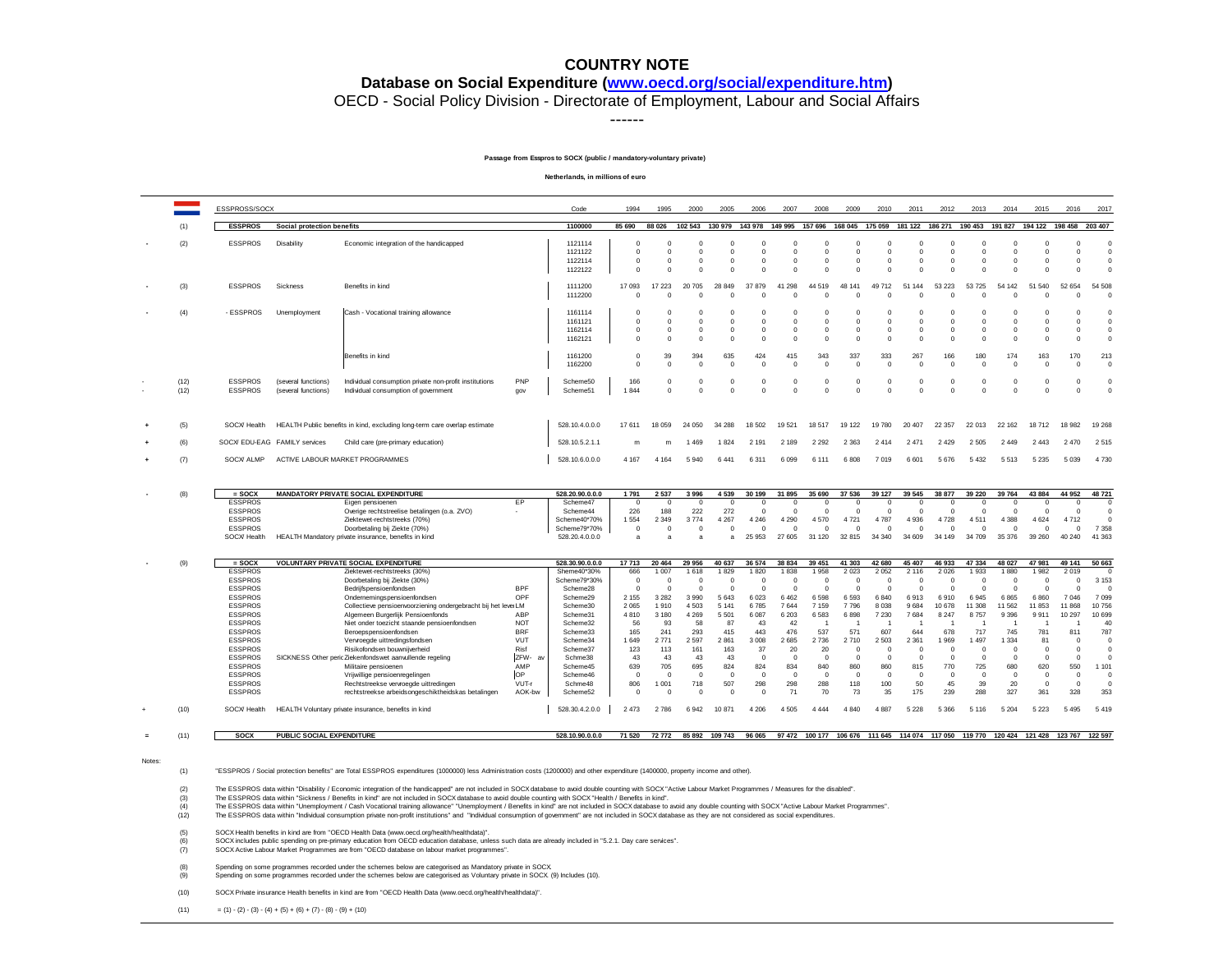**Database on Social Expenditure [\(www.oecd.org/social/expenditure.htm\)](http://www.oecd.org/social/expenditure.htm)**

OECD - Social Policy Division - Directorate of Employment, Labour and Social Affairs

------

# **NETHERLANDS**

| <b>Code</b>     | <b>Title of the programme</b>                                                       | <b>Description of the programme and attached notes</b>                                                                                                                                                                                                                                                                                                                                                                                                                                                                                                                                                                                                                                                                                                                                                         |
|-----------------|-------------------------------------------------------------------------------------|----------------------------------------------------------------------------------------------------------------------------------------------------------------------------------------------------------------------------------------------------------------------------------------------------------------------------------------------------------------------------------------------------------------------------------------------------------------------------------------------------------------------------------------------------------------------------------------------------------------------------------------------------------------------------------------------------------------------------------------------------------------------------------------------------------------|
|                 | <b>OLD AGE</b>                                                                      |                                                                                                                                                                                                                                                                                                                                                                                                                                                                                                                                                                                                                                                                                                                                                                                                                |
| 528.10.1.1.1.1  | General old age pensions Act (AOW)                                                  | The AOW provides for payment to residents aged 65 and over.<br>Entitlement to AOW pension is accumulated at a rate of 2 per cent<br>for each year of residency. A person not continuously insured<br>between his 15th and 65th birthday will not receive full AOW<br>pension. Pensions for single persons and lone parents correspond to<br>70 and 90 % of the net minimum wage respectively. Married<br>persons jointly receive 100 % of the net minimum wage.                                                                                                                                                                                                                                                                                                                                                |
| 528.10.1.2.1.4  | Accommodation : Long-Term Care Act                                                  | Benefits in kind to pay for the home of the elderly.                                                                                                                                                                                                                                                                                                                                                                                                                                                                                                                                                                                                                                                                                                                                                           |
|                 | <b>INCAPACITY RELATED BENEFITS</b>                                                  | (Disability, Occupational injury and disease, Sickness)                                                                                                                                                                                                                                                                                                                                                                                                                                                                                                                                                                                                                                                                                                                                                        |
| 528.10.3.1.1.14 | Self-employed persons' invalidity benefits Act<br>(WAZ)                             | The WAZ insures loss of earnings resulting from long-term<br>disability. All self-employed persons and their spouses who help in<br>the business, as well as professionals are insured under the WAZ as<br>they are below the age of 65. Professionals include: managing<br>director-major shareholders, domestic help workers, clergymen,<br>domestic staff employed on a basis of less than three days a week.<br>Participation is compulsory. The amount of benefit paid out depends<br>on the degree of invalidity and the basic rate (the amount of lost<br>earnings). Payment rate is based on earning during the previous year<br>or average income over the previous five financial or calendar years<br>if that is more favourable. The maximum basic rate is the minimum<br>wage in the Netherlands. |
| 528.10.3.1.1.16 | Disability pensions : Invalidity Insurance<br>(Young Disabled Persons) Act (Wajong) | The Wajong makes provision for a minimum benefit for young<br>handicapped people. This refers to residents of the Netherlands<br>under the age of 65 who: -are incapacitated for work when they<br>reach the age of 17 or - have become disabled since that date and<br>who were students for at least six months in the year immediately<br>prior to that date. The benefit depends on the degree of disability.                                                                                                                                                                                                                                                                                                                                                                                              |
| 528.10.3.1.1.17 | Disability pensions: Work and Income<br>according to Work Capacity Act (WIA)        | The WIA-benefit comes after 2 years of sickness and after scheme<br>54. Most disabled persons are not fully disabled but partially. For<br>the part the are not disabled they mostly receive another benefit with<br>the function unemployment. By reintegration projects there is an<br>effort to give them more possibilities for a job.                                                                                                                                                                                                                                                                                                                                                                                                                                                                     |
| 528.10.3.1.2.0  | Occupational injury and disease                                                     | There is no specific insurance against employment injuries and<br>occupational diseases.                                                                                                                                                                                                                                                                                                                                                                                                                                                                                                                                                                                                                                                                                                                       |
| 528.10.3.1.4.5  | Supplementary benefits Act (TW)                                                     | The TW provides assistance to unemployed or disabled persons<br>receiving benefit under the WW, WAZ, Wajong, WAO, Wamil or<br>ZW programmes if such payment (plus that of their partner) is<br>below the minimum guaranteed income Supplementary benefit<br>equals the difference between the applicable minimum guaranteed<br>income level and the total income of the beneficiary and his or her<br>partner.                                                                                                                                                                                                                                                                                                                                                                                                 |
|                 | 528.10.3.1.4.13 Paid sick leave : (non means-tested)                                | Payment in case of sickness. Until 1994 every employee who was<br>sick did get a benefit in the the first year. In the years 1995 and<br>1996 the scheme had been changed into a system where the<br>employer had to pay directly the benefit to the sick employee. From<br>2004 on the period employers had to pay was changed from one year<br>to two years.                                                                                                                                                                                                                                                                                                                                                                                                                                                 |
| 528.10.3.2.2.4  | Rehabilitation services (WMO)                                                       | Benefits in kind to make integration of handicapped possible by<br>adaptations of the house, adaptation to cars, home help etc                                                                                                                                                                                                                                                                                                                                                                                                                                                                                                                                                                                                                                                                                 |
| 528.20.3.1.4.3  | Legislated employer-provided sick-pay                                               | Estimated 70% of private spending. Includes Paid-sick-leave<br>(ziekte) to civil servants from 2017.                                                                                                                                                                                                                                                                                                                                                                                                                                                                                                                                                                                                                                                                                                           |
| 528.30.3.1.4.3  | Voluntary private payments (top-up to 100 per<br>cent of earnings)                  | Estimated 30% of private spending. Includes Paid-sick-leave<br>(ziekte) to civil servants from 2017.                                                                                                                                                                                                                                                                                                                                                                                                                                                                                                                                                                                                                                                                                                           |
|                 | <b>HEALTH</b>                                                                       |                                                                                                                                                                                                                                                                                                                                                                                                                                                                                                                                                                                                                                                                                                                                                                                                                |
| 528.10.4.2.0.0  | Public expenditure on health                                                        | See OECD Health Statistics.                                                                                                                                                                                                                                                                                                                                                                                                                                                                                                                                                                                                                                                                                                                                                                                    |